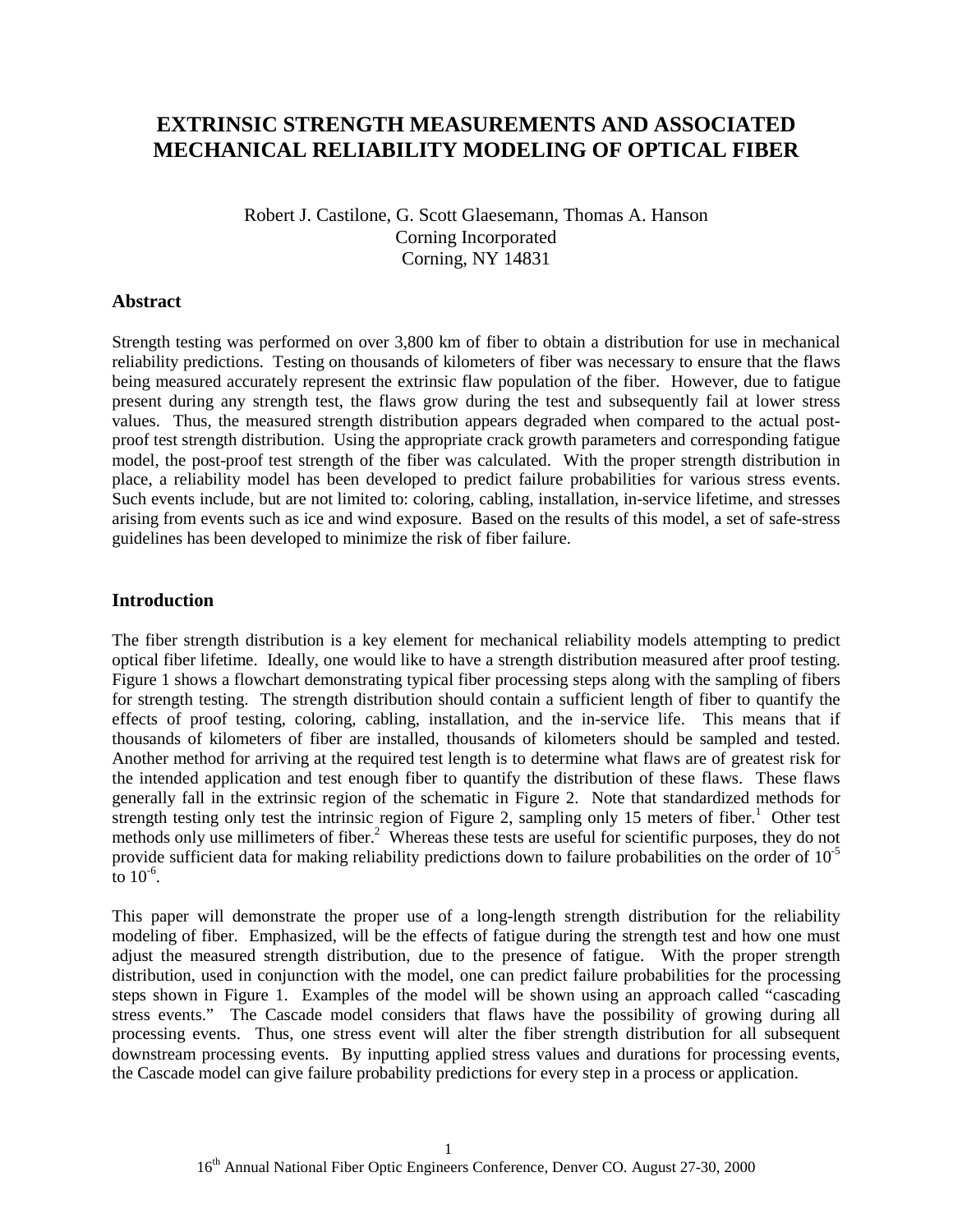

**Figure 1. Flowchart showing typical fiber processing and the use of a strength distribution to model the reliability of these processing steps.**



**Failure Stress**

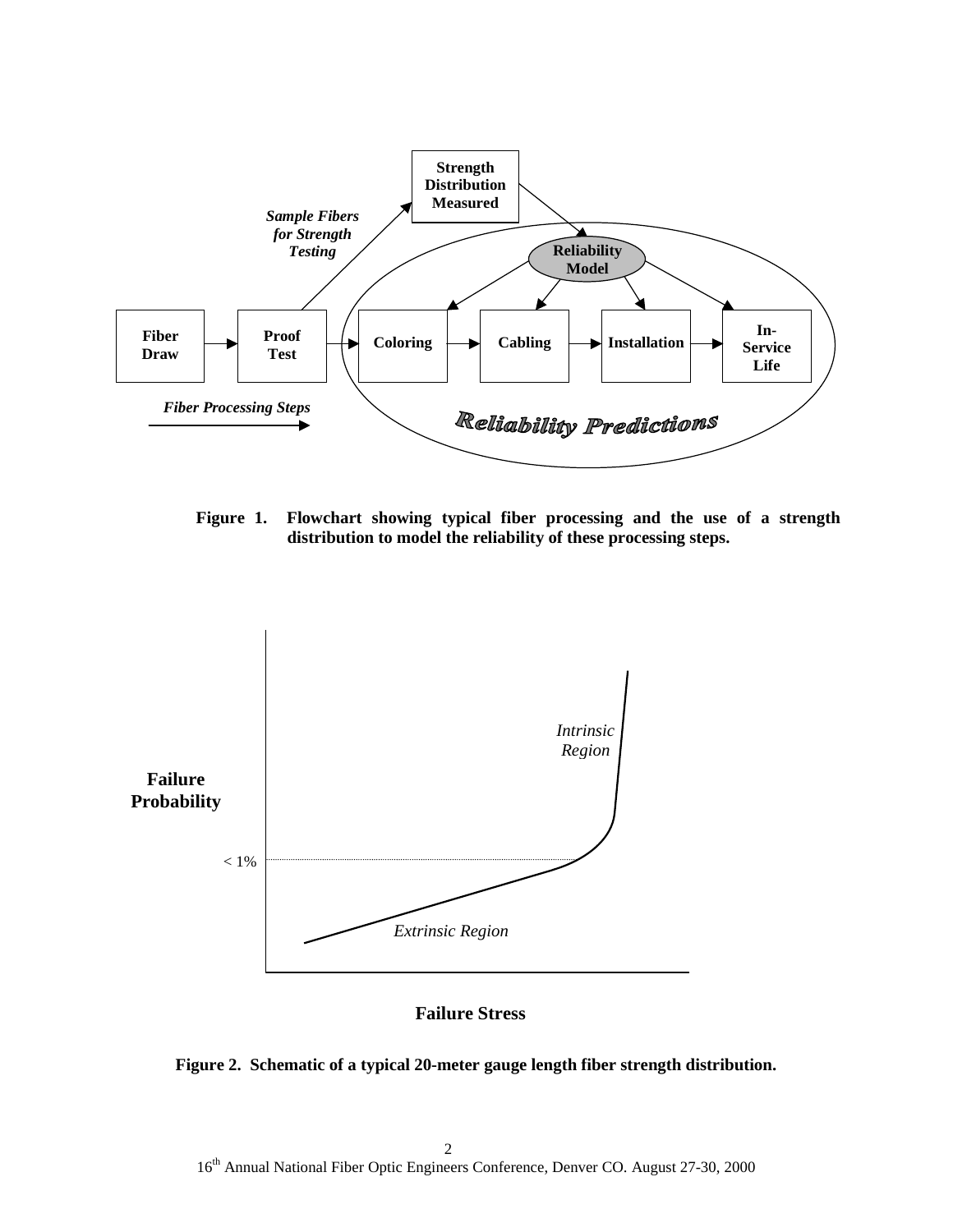### **Obtaining a Strength Distribution**

There are several methods for obtaining long-length strength distributions. One could test successive ten or twenty meter lengths to failure. This method is time consuming and laborious. Multiple rescreening has been attempted in the past. With this method, one proof tests fiber over a range of stress levels. By counting the breaks at each level, one can calculate the failure probability for each stress level. Whereas this method more efficiently tests many kilometers of fiber in a relatively short period of time, it is difficult to quantify subtleties in the curvature of the strength distribution.

Several years ago a novel suspended test method was created for obtaining long-length strength distributions. A schematic of the long-length strength testing equipment is shown in Figure 3. The details surrounding this test have been previously published.<sup>3</sup> In the test, sequential 20-meter sections of fiber are elongated to a load of 350 kpsi (2.41 GPa). A load cell monitors the load as the stress is being applied. If a break does not occur, another 20 meter length is indexed and the load is again applied to the next section of fiber. The rate at which the load is applied is set to approximately 200% elongation per minute. When a break occurs, the break stress is recorded. Testing of multiple reels of fiber is performed until enough breaks are recorded to accurately describe the region between the proof test and the 350 kpsi limit. Flaws passing the stress pulse are generally not of reliability concern. The rarity of low strength flaws means that long-lengths of fiber can be searched relatively quickly.



**Figure 3. Schematic of the long-length extrinsic strength tester.**

Previous publications of strength distributions containing hundreds of kilometers of fiber were performed on fiber proof tested at only 50 kpsi  $(0.34 \text{ GPa})$ , the standard level at the time.<sup>3</sup> These distributions were published nearly a decade ago on an older vintage of fiber. In this study, nearly 4000 kilometers of standard single-mode fiber was strength tested using the test method described above. This fiber was proof tested at 100 kpsi (0.7 GPa) in accordance with FOTP-31C.<sup>4</sup> The measured results from this strength testing are shown in Weibull fashion as the triangles in Figure 4. Note that only the weakest flaws, those below 350 kpsi, are loaded to failure. The flaws that pass the test are accounted for statistically. For this reason, only failure probabilities below 0.01 are shown in the plot.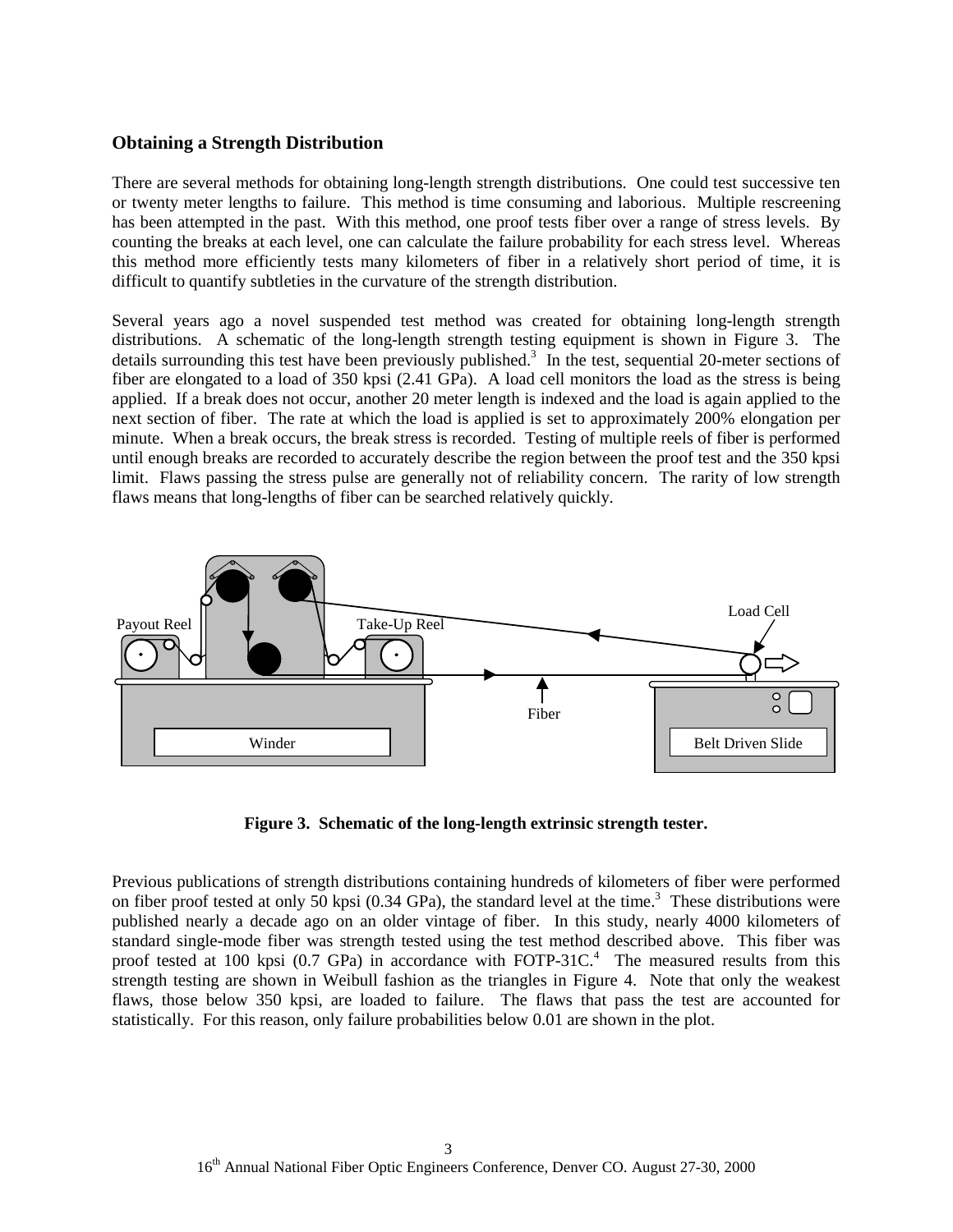

**distribution of fiber.**

A feature of any proof-tested fiber is the truncation of the strength distribution near the proof stress level. This truncation occurs statistically as flaws which have been eliminated by the proof test. The measured data shown in Figure 4 appears to truncate to a stress level below the actual proof stress. However, as mentioned above, the test was performed at a finite strain rate of 200%/minute which fatigues the flaws to lower strength values.

The problem with all long-length strength test methods is that they must be performed in fatigue environments. This means that while loading the fiber to failure, the fiber strength degrades somewhat from its pretest strength. For example, take a flaw which passes the 100 kpsi proof test, and has a surviving strength of 120 kpsi. A strength test after proof testing is performed to obtain the post-proof test strength distribution, and this flaw degrades 30 to 40 kpsi during the test. Thus, the measured strength is lower than the post-proof test strength. In order to generate an accurate post-proof test strength distribution, one must account for this fatigue during strength testing. Note that the strength degradation is not a result of proof testing, rather fatigue during post-proof test strength measurements.

Figure 5 contains recent data showing measured strength values (closed circles) for abraded fiber at varying stress rates.<sup>5</sup> The open circles represent the calculated initial strength of the fibers in the absence of any fatigue. With the faster stressing rates, the strength approaches the predicted initial strength. However, as indicated on the plot, the strength values for 200%/min. rate (400 kpsi/sec.) used during the long-length strength test are well below the predicted initial strength values. This indicates that significant fatigue has occurred during the strength test.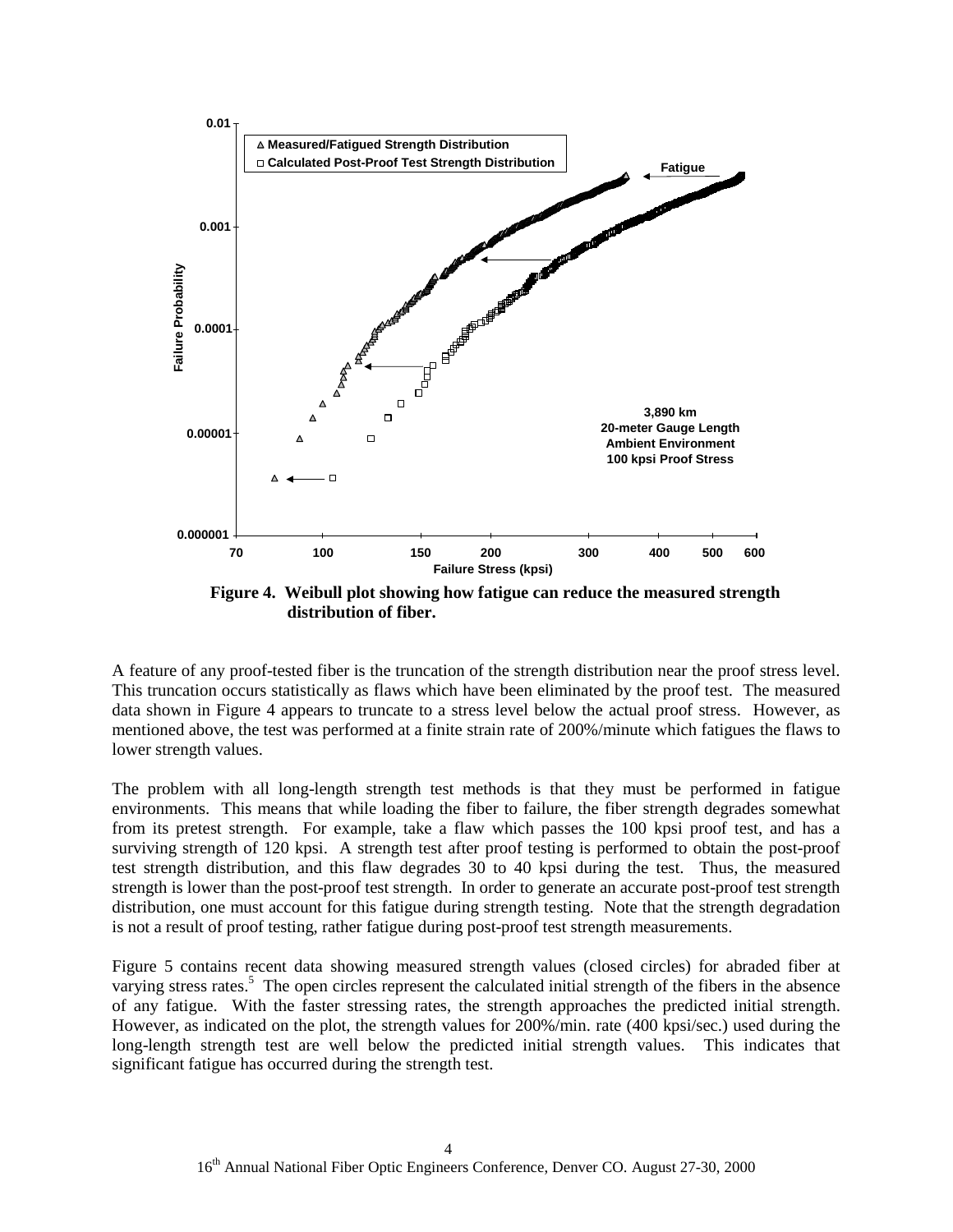

**Figure 5. Predicted initial strengths and measured strengths on abraded fiber. The predicted measured strength using this model is shown as a line.**

The line in Figure 5 is the predicted fatigue strength based on the crack growth model in reference six.<sup>6</sup> This means that crack growth during strength testing can be accounted for. Using this model, the initial post-proof test strength distribution was calculated from the measured data in Figure 4. The squares in Figure 4 represent this calculated post-proof test strength distribution. As expected, the calculated distribution truncates at the 100 kpsi proof stress level. When this calculated distribution is compared with the measured strength distribution, the effects of fatigue during the test can be observed. It is essential that all models adjust for fatigue, as done here, to be used for reliability calculations.

# **Use of Initial Long-Length Strength Distribution for Reliability Predictions**

All processing events can have an effect on the strength distribution, due to the possibility of fatigue. However, these events are not independent from each other. Using what we call a "cascade" approach, the strength distribution for a given stress event is influenced by all prior stress events. Each stress event may fatigue the fiber, thus affecting the beginning flaw size for the next event.

The first stress event in a fiber's life is the proof test. Proof testing is performed at high stress rates to minimize fatigue. Figure 6 shows the strength distribution after proof testing, along with the predicted distribution prior to the proof stress. This clearly shows how a cumulative probability distribution is truncated by the elimination of flaws below the proof stress.

The strength distribution can degrade with every subsequent stress event beyond proof testing, until failures occur. Figure 7 is a schematic illustrating fiber strength degradation for sequential stress events that are severe enough to generate flaw growth. Notice, how the final strength of the flaw in the installed cable depends on the applied stress and duration of each stress event including proof-testing. Fatigue can also occur during the lifetime of the fiber under stress. The ultimate goal is to ensure that the two lines do not cross, thereby, avoiding mechanical failure.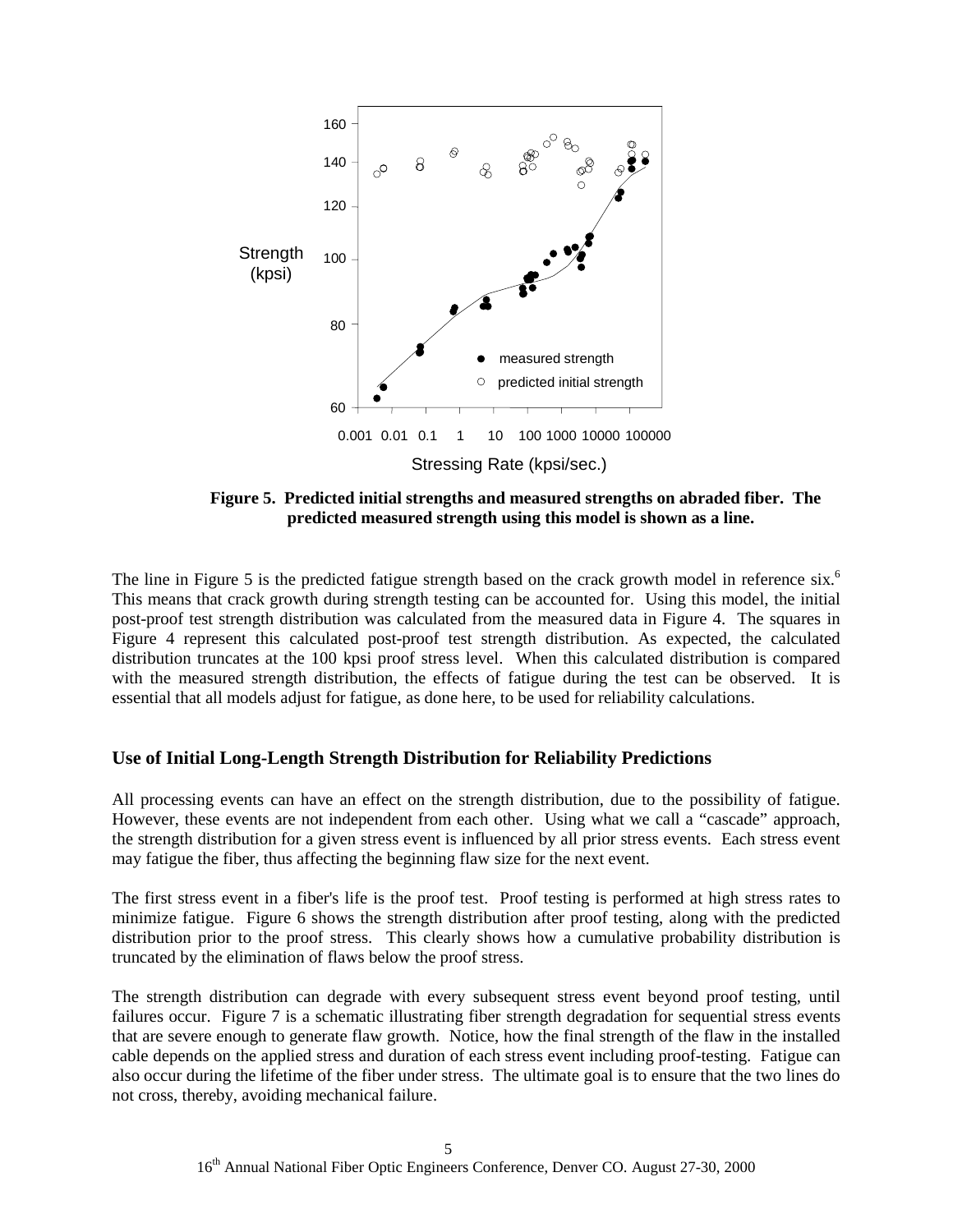

**Figure 6. Plot showing the effect of the proof stress truncating the strength distribution.**



**Figure 7. Schematic showing how stress events can reduce the strength of extrinsic flaws.**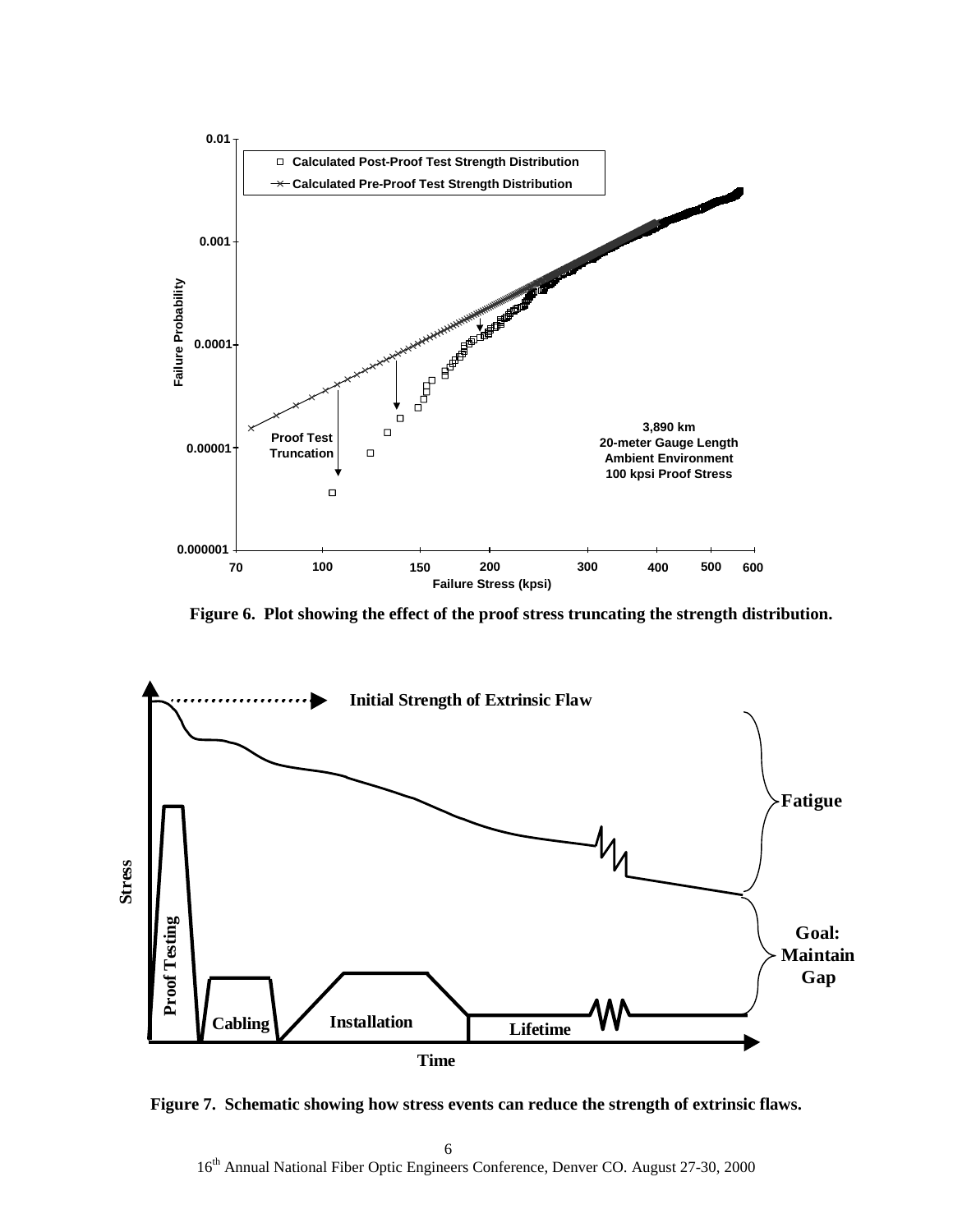To minimize the risk of fiber failure during stress or lifetime events due to fatigue, a set of safe-stress guidelines have been developed. These guidelines are shown in Tables I and II for long-lengths and medium-lengths, respectively. The basic guideline for long-term in-service life, shown in Table I, is an applied stress no greater than  $1/5<sup>th</sup>$  the proof stress. Stresses during the installation are allowed to be higher than those during in-service life, due to the shorter time period under stress. During processing, the duration of applied stress is usually short, on the order of seconds, allowing even higher applied stresses. The allowable stress guideline becomes more liberal when contrasting short-length installations  $(\leq 300 \text{ m})$  to long-length installations, as shown in Table II. This is due to the fact that short length applications have a reduced probability of encountering flaws near the proof stress level. Safe bend conditions are shown in Table III. Rows 1 and 2 of Table III are applicable to fiber in cable. Row 3 is for long fiber lengths in bending for a short period of time like that experienced during processing over pulleys. The last row of Table III shows the allowable condition for short fiber lengths in bending. In this case the allowed minimum bend radius is greatly influenced by the lack of flaws. The case for short lengths in bending may be used to determine allowable splice enclosure dimensions, for example. Again, the ability to make these determinations is predicated on having the long-length strength distribution shown in Figure 4.

|  |  |  |  |  | Table I. Total allowable stress design guidelines for any length, resulting in zero predicted failures. |
|--|--|--|--|--|---------------------------------------------------------------------------------------------------------|
|  |  |  |  |  |                                                                                                         |

| <b>Duration of Applied Stress</b> | <b>Allowable Safe Stress in</b><br>Relation to $\sigma_{\rm n}$ | <b>Allowable Safe</b><br>Stress (kpsi)<br>when $\sigma_{\rm n}$ = 100 kpsi |  |  |  |
|-----------------------------------|-----------------------------------------------------------------|----------------------------------------------------------------------------|--|--|--|
| 40 years                          | $1/5 \sigma_{\rm n}$                                            | 20 kpsi                                                                    |  |  |  |
| 4 hours                           | $1/3 \sigma_{\rm n}$                                            | 33 kpsi                                                                    |  |  |  |
| l second                          | $1/2$ $\sigma_{\rm n}$                                          | 50 kpsi                                                                    |  |  |  |

<sup>σ</sup>*p is the proof stress*

**Table II. Allowable stress guidelines for medium lengths (**≤ **300 m) in tension resulting in < 1 ppm predicted failures.**

| <b>Duration of Applied</b><br><b>Stress</b> | <b>Allowable Medium Length</b><br>Safe Stress (kpsi)<br>when $\sigma_{\rm n} = 100$ kpsi |  |  |  |  |
|---------------------------------------------|------------------------------------------------------------------------------------------|--|--|--|--|
| 40 years                                    | 21 kpsi                                                                                  |  |  |  |  |
| 4 hours                                     | 35 kpsi                                                                                  |  |  |  |  |
| second                                      | 57 kpsi                                                                                  |  |  |  |  |

| Table III. Allowable stress design guidelines for various lengths in bending. |  |  |  |
|-------------------------------------------------------------------------------|--|--|--|
|                                                                               |  |  |  |

| Length of<br><b>Fiber</b> | <b>Length of Time</b> | <b>Risk of</b><br><b>Failure</b> | <b>Minimum Bend Radius</b><br>$(\sigma_{p} = 100 \text{ kpsi})$ |  |  |
|---------------------------|-----------------------|----------------------------------|-----------------------------------------------------------------|--|--|
| $>1$ km                   | 40 years              |                                  | $30 \text{ mm}$                                                 |  |  |
| $>1$ km                   | 4 hours               |                                  | $20 \text{ mm}$                                                 |  |  |
| $>1$ km                   | 1 second              |                                  | 13 mm                                                           |  |  |
| $\leq 5$ m                | 40 years              | ppm                              | $25 \text{ mm}$                                                 |  |  |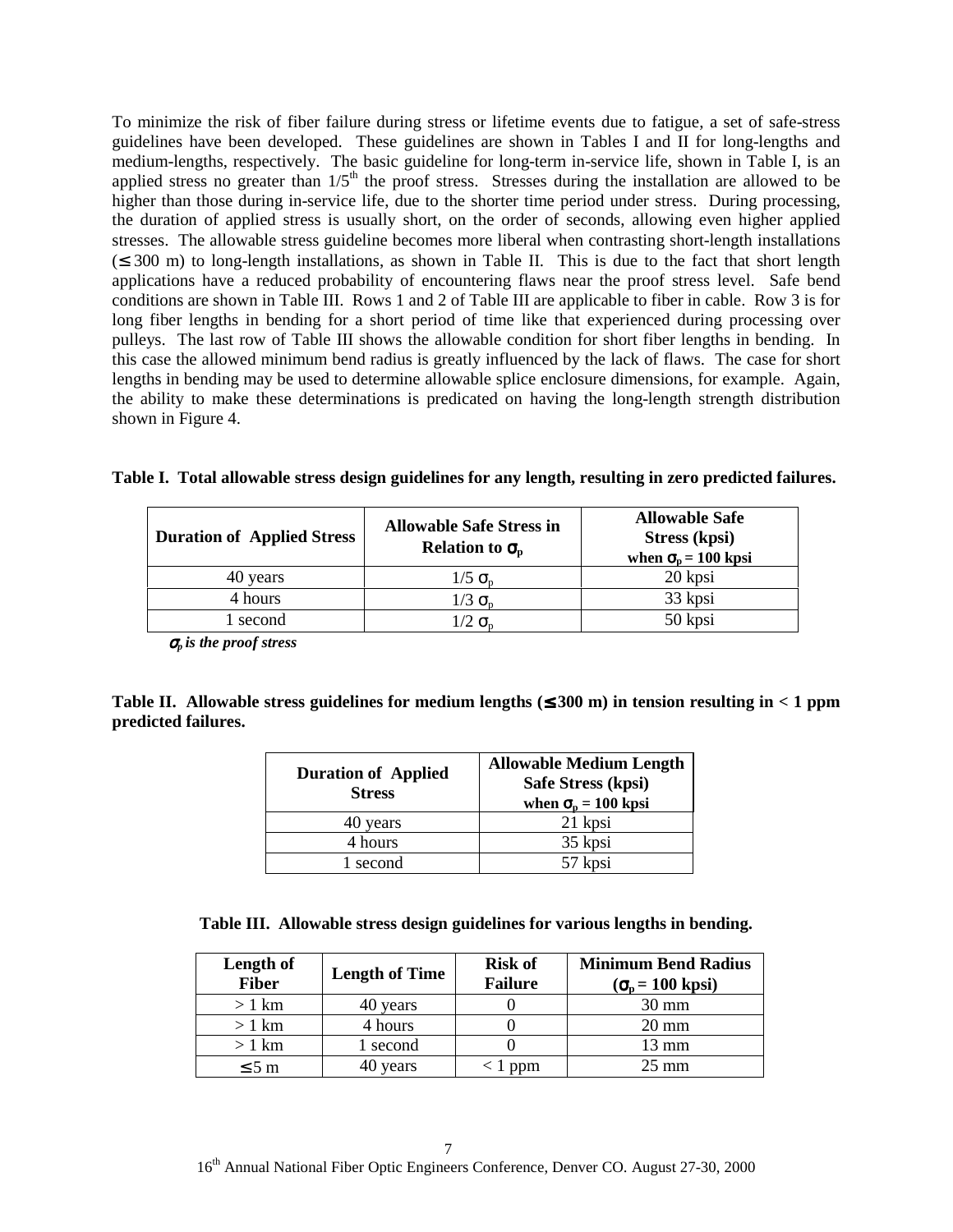# **Use of Model to Predict Failure Rates in Stressing Events**

Table IV demonstrates how the model is used to predict failure probabilities for a hypothetical cabling and installation process. The standard 100 kpsi fiber strength distribution was used for this scenario. Inserted into the model is a description of the stress event including: stress, dwell time at that stress, and unload time. For the safe-stress conditions listed on the left in Table IV, we predict zero failures during processing events, and during the lifetime of the fiber.

On the right side of Table IV are listed some unsafe-stress conditions. A cabling stress of 60 kpsi was introduced, well above the recommended safe-stress of 33 kpsi, for short-term events. With this elevated stress, one predicts a break rate of 0.8 breaks for every 1,000 kilometers cabled. Also listed is an inservice stress of 30 kpsi, well above the recommended safe-stress of 20 kpsi, for long-term events. This installed stress would result in approximately 0.3 breaks for every 1,000 kilometers during the lifetime of the fiber.

The model can also be used to predict stress events that arise during the lifetime of the fiber. These types of events may include ice loading or excessive stress from wind. Such events can place short-term stresses on the fibers, which may exceed the safe-stress limits. These events can be modeled during the design phase to determine the impact of such events, or even show how an elevated proof-stress level can minimize the failure probability.

|                        |                        |                      | <b>SAFE STRESS</b>                    |                                      | <b>UNSAFE STRESS</b>    |                             |                                       |                                      |
|------------------------|------------------------|----------------------|---------------------------------------|--------------------------------------|-------------------------|-----------------------------|---------------------------------------|--------------------------------------|
| <b>Stress</b><br>Event | <b>Stress</b><br>(kpsi | <b>Dwell</b><br>Time | <b>Unload</b><br><b>Time</b><br>(sec) | <b>Failure</b><br>Rate<br>(Brks/kkm) | <b>Stress</b><br>(kpsi) | <b>Dwell</b><br><b>Time</b> | <b>Unload</b><br><b>Time</b><br>(sec) | <b>Failure</b><br>Rate<br>(Brks/kkm) |
| Coloring               | 20                     | $0.5$ sec.           | 0.0025                                |                                      | 20                      | $0.5$ sec.                  | 0.0025                                |                                      |
| Cabling                | 25                     | $60$ sec.            |                                       |                                      | <u>60</u>               | $60$ sec.                   |                                       | 0.787                                |
| Installation           | 30                     | 4 hr.                |                                       |                                      | 30                      | 4 hr.                       |                                       |                                      |
| Lifetime               | 20                     | 40 yr.               |                                       |                                      | 30                      | 40 yr.                      |                                       | 0.284                                |

**Table IV. Example of safe and unsafe stresses for long-length processing and lifetime stress events.**

### **Conclusions**

The mechanical reliability modeling of optical fiber requires that one have knowledge of the frequency and size of the flaws present in the fiber. This can only be done by measuring the strength of thousands of kilometers of fiber. However, once the long-length strength distribution is measured, one must account for fatigue during the strength test. Using fatigue theory, the post-proof stress strength distribution can be calculated for use in the reliability model.

The model has been used for failure probability prediction for many different stress events. Processing events such as proof testing, coloring, cabling, and installation can be analyzed. Each processing event has potential to fatigue the fiber, provided the applied stress and its duration are sufficient to grow flaws. The amount of fatigue is determined by a combination of the applied stress level, dwell time, and unload time. For each stressing event, the model predicts the total fatigue that has occurred to determine the probability of a fiber failure during the event. Therefore, degradation of the strength distribution during one processing step affects all subsequent processing events.